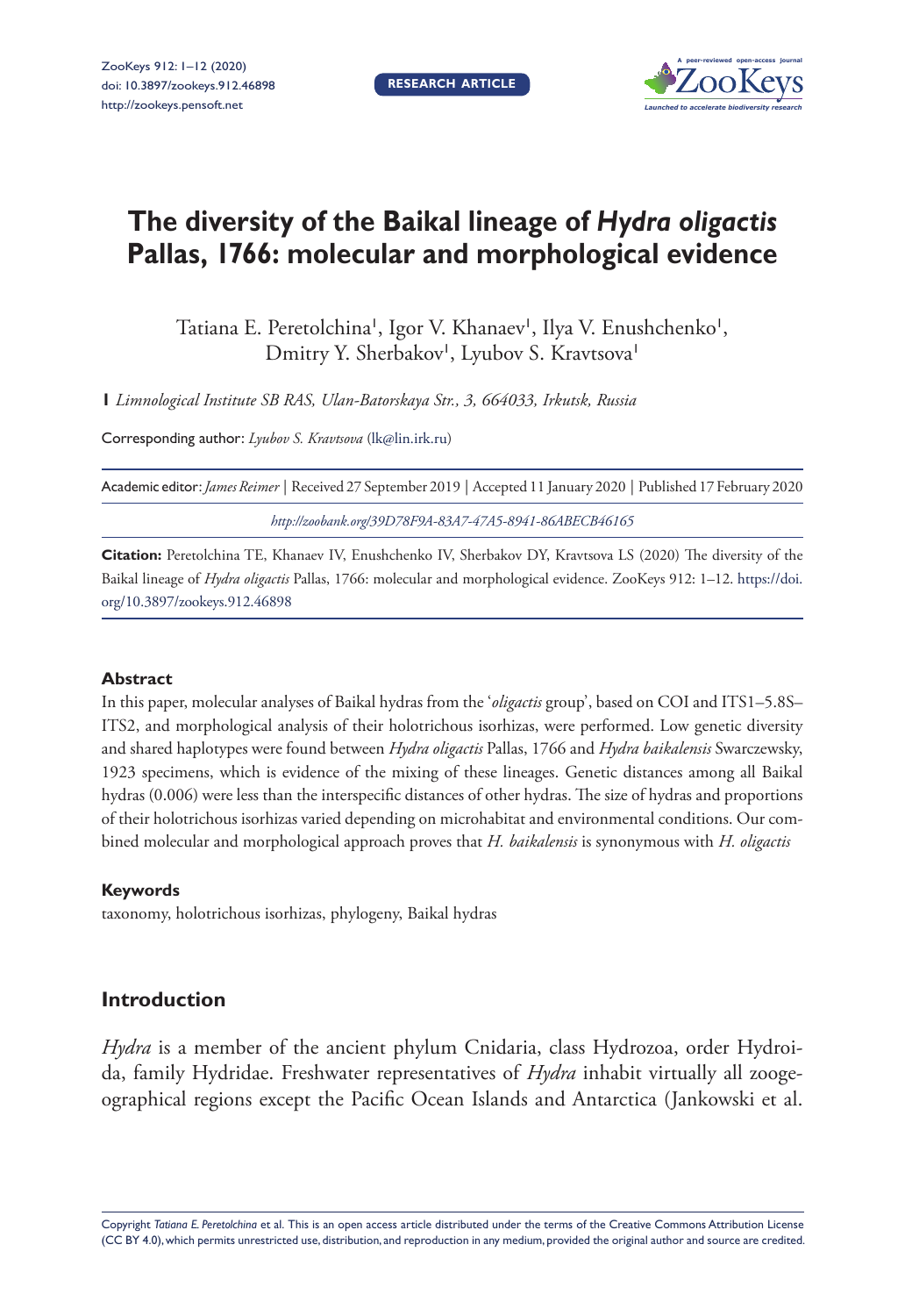2008), living in lenthic and lothic waters such as ponds, lakes, and rivers, and prefering meso-eutrophic conditions. Lake Baikal is one of the deepest (1642 m) oligotrophic freshwater lakes in the world, but the habitat conditions in its bays are close to mesoeutrophic. Climate warming is currently considered as a key factor capable of stimulating the eutrophication of freshwater ecosystems (Cohen et al. 2016; Paerl and Otten 2013). According to the World Meteorological Organization, 2010 was one of the hottest years in the history of meteorological observations. Global climate changes are affecting the ecosystem of Lake Baikal as well. Structural rearrangements of the phytoplankton community in the pelagic zone of the lake (Bondarenko et al. 2019) and changes in the structure of bottom phytocenoses of the coastal zone (Kravtsova et al. 2014) have been detected. Moreover, the propagation of Palearctic species of invertebrates such as *Lymnaea* mollusks (Gastropoda, Lymnaeidae) and the caddis fly *Apatania majuscula* McLachlan, 1872 (Insecta, Trichoptera, Apataniidae) have been observed in Lake Baikal (Rozhkova et al. 2018). In addition, the mass death of the endemic species of Porifera sponges (Denikina et al. 2016; Khanaev et al. 2018) has also been recently observed. On the contrary, representatives of *Hydra* have begun to play a significant role along the open coasts of Lake Baikal. Previously, representatives of hydras were found in small numbers in the coastal zone of Lake Baikal. The first record of the mass development of *Hydra oligactis* Pallas, 1766 was in the 2000s (Stepanyants et al. 2003). Now, *Hydra* is abundant along the open coasts of all three basins of Lake Baikal (Peretolchina et al. 2018a).

Of the 80 *Hydra* species names described in the world only 12 to 15 are valid (Jankowski et al. 2008). The uncertainty of the position of individual hydra taxa results from the complexity of their identification, due to their primitive structure and limited number of reliable diagnostic features. The species diversity of *Hydra* within the morphological boundaries of Lake Baikal is not high; there are four species of *Hydra* reported from the Baikal Region: *H. oligactis* Pallas, 1766 and *Hydra baikalensis*  Swarczewsky 1923, as well as the rare *Hydra circumcincta* Schulze, 1914 and *Hydra oxycnida* Schulze, 1914 (Peretolchina et al. 2018b). *Hydra baikalensis*, *H. oligactis* and *H. oxycnida* belong to the '*oligactis* group' (Hemmrich et al. 2007; Martínez et al. 2010; Schwentner and Bosh 2015). However, the morphological descriptions of *H. baikalensis* and *H. oligactis* are very similar in both polyp morphology and holotrichous isorhiza structure (Swarczewsky 1923; Anokhin 2002).

 The aim of our study was to verify the identity of *H. oligactis* and *H. baikalensis*  using both morphological and molecular data.

## **Materials and methods**

Hydras were collected by scuba divers along southwestern littoral areas (Bolshie Koty – 51°54.04'N, 105°04.08'E, Sobolev Cape – 51°54.20'N, 105°10.18'E, Listvennichniy Bay – 51°51.24'N, 104°51.61'E) of Lake Baikal at depths of 5 to 18 meters, together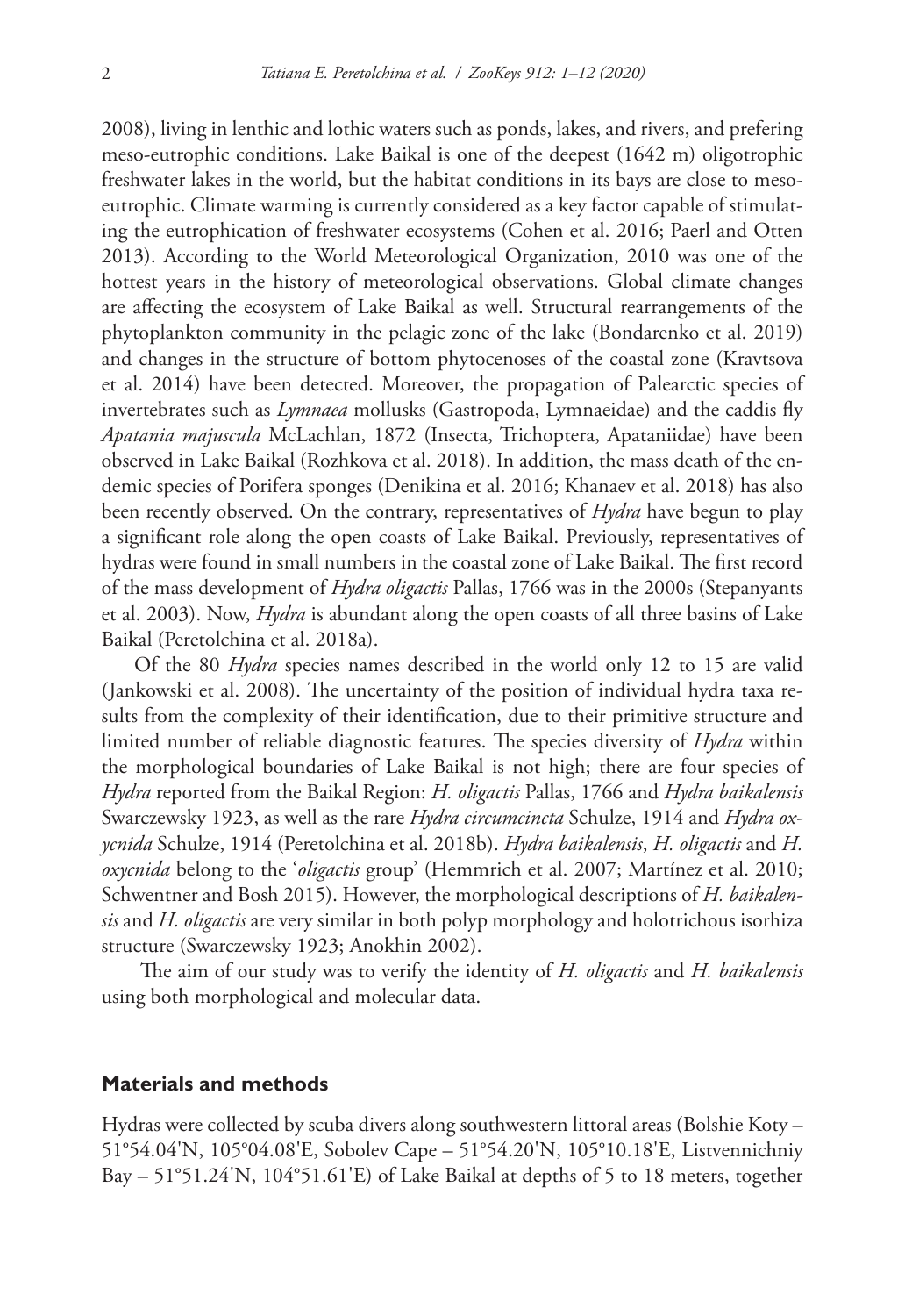with dying Porifera and *Nitella* algae, and by hand from the eastern shores (Posolskiy Sor – 51°57.21'N, 106°05.65'E, Barguzinskiy Bay – 53°16.65'N, 108°44.01'E, Chivyrkuiskiy Bay – 53°38.43'N, 109°04.03'E) of Lake Baikal at a depth of 1 meter, together with the aquatic plants *Potamogeton perfoliatus* Linnaeus, 1753 and *Potamogeton lucens* Linnaeus, 1753. Typically, representatives of *Hydra* were brought live into the laboratory, but some samples were fixed in 80% ethanol in the field.

Morphological studies of the cnidome (stenoteles, desmonemes, holotrichous and atrichous isorhizas) were carried out using an Olympus CX22 microscope with 1000 fold magnification under oil immersion. Morphometric measurements of holotrichous isorhizas were made with the Image-Pro program. *Hydra* specimens were identified according to keys provided by Schuchert (2010, 2018) and Anokhin (2002).

DNA was extracted from a single live or fixed individual as described by Doyle and Dickson (1987). Gene fragments of mitochondrial cytochrome c oxidase subunit I (COI) were amplified using standard Folmer primers for invertebrates (Folmer et al. 1994), and the internal transcribed spacer 1, 5.8S ribosomal DNA and internal transcribed spacer 2 (ITS1–5.8S–ITS2) were amplified using primers published in White et al. (1990).

All PCR reactions were performed in a final volume of 15 μL using 2-Red PCR mix (10 X PCR buffer, 50 mM MgCI2 and 0.02 unit/ μL Taq DNA polymerase). The PCR amplification conditions were as follows: denaturation at 94 °C for 5 min, 30 cycles at 94 °C for 30 sec, 50 °C for 45 sec, 72 °C for 2 min, and a final elongation step at 72 °C for 10 min. Direct sequencing of forward sequences was performed using an ABI 3130 automated sequencer (Research and Production Company "SYNTOL", Moscow, Russia).

The DNA sequences obtained were aligned using default settings in CLUSTAL W (Thompson et al. 1994), implemented in BIOEDIT v.7.2.5 (Hall 1999) and optimized by eye. The resulting COI alignment was translated to check for the absence of stop codons. To confirm species identity, we compared our sequence dataset to published orthologous sequences from other members of *Hydra* and analyzed genetic distances using MEGA v.6 (Tamura et al. 2013).

Phylogenetic analyses were performed using MRBAYES v.3.2 (Ronquist and Huelsenbeck 2003). The datasets for the COI and ITS1–5.8S–ITS2 fragments (Table 1) consisted of unique haplotypes of Baikal hydras produced for this study and specimens (three species from the '*oligactis* group': *Hydra canadensis* Rowan, 1930, *H. oligactis*, *H. oxycnida*, and a representative of *H. circumcincta*, as outgroup) retrieved from GenBank. To estimate the posterior probabilities of the phylogenetic tree, we used 20,000,000 generations of Metropolis-coupled Markov chain Monte Carlo simulation (two runs with four chains). We used the JMODELTEST v.2.1 (Darriba et al. 2012) to determine the substitution models for the two genes separately. The best-fit model for phylogenetic analysis in the case of COI was HKY, and in the case of ITS1–5.8S–ITS2 it was GTR+I+G. We constructed a majority-rule (50%) consensus tree following 25% burn-in of all sampled trees.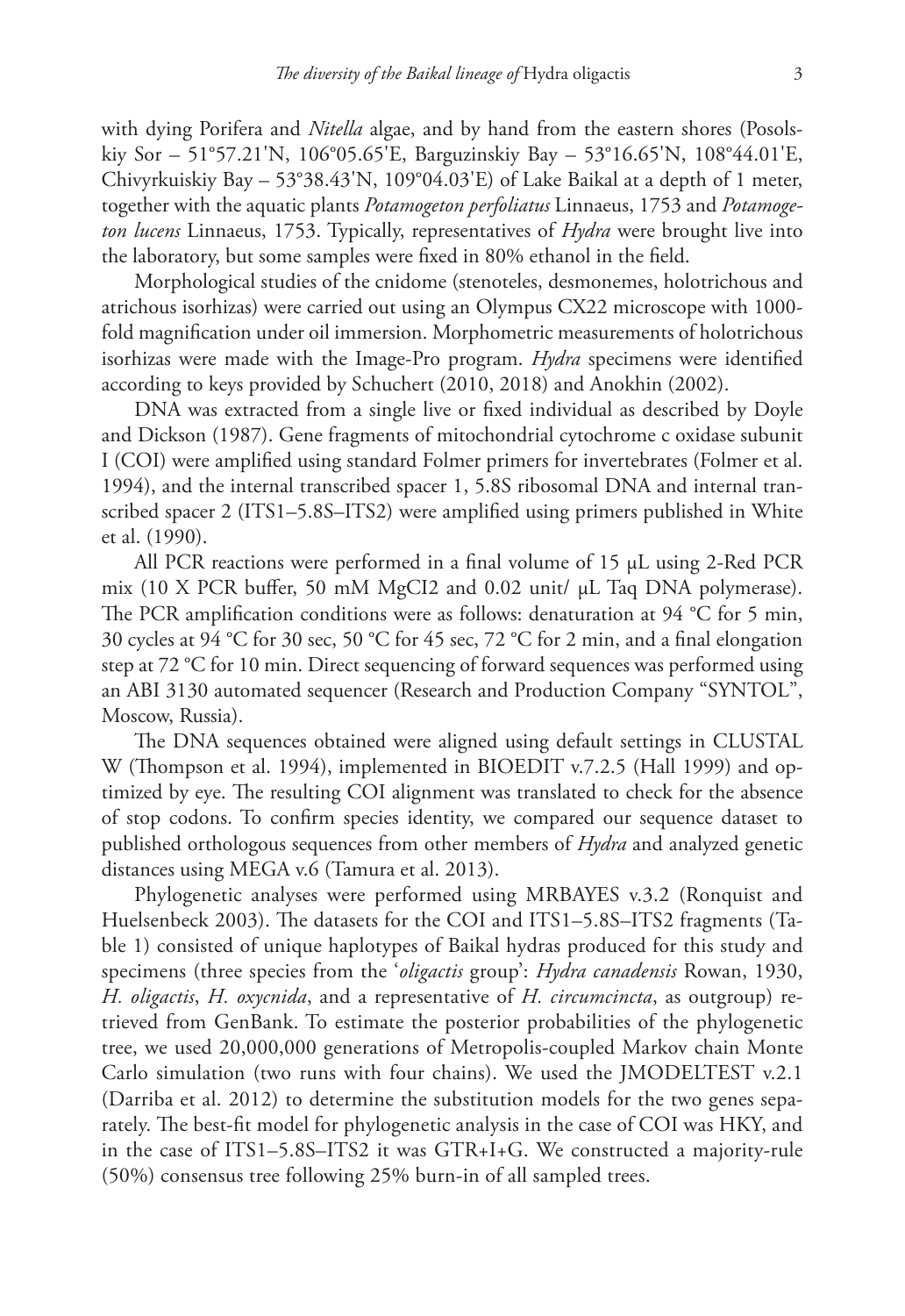| Species name        | <b>GeneBank accession numbers</b>          |                                    |  |  |  |
|---------------------|--------------------------------------------|------------------------------------|--|--|--|
|                     | COI (reference)                            | ITS1-5.8S-ITS2 (reference)         |  |  |  |
| H. oligactis        | GU722865-GU722875 (Martínez et al. 2010);  | GU722678-GU722688 (Martínez et al. |  |  |  |
|                     | AB565122, AB565130 (Kawaida et al. 2010);  | 2010)                              |  |  |  |
|                     | KP895118 (Schwentner and Bosch 2015);      |                                    |  |  |  |
|                     | MF000491, MF544747, MF135286, MF135293,    |                                    |  |  |  |
|                     | MF135295, MF135298, MF135299, MF135302,    |                                    |  |  |  |
|                     | MF135304, MF135305, MF13531 (Schuchert,    |                                    |  |  |  |
|                     | unpublished)                               |                                    |  |  |  |
| H. robusta          | EF059939 (Hemmrich et al. 2007);           |                                    |  |  |  |
|                     | KP895119 (Schwentner and Bosch 2015);      |                                    |  |  |  |
|                     | HQ417108 (Wang et al. 2012);               |                                    |  |  |  |
|                     | AB565143, AB565125, AB565094, AB565093,    |                                    |  |  |  |
|                     | AB565092 (Kawaida et al. 2010)             |                                    |  |  |  |
| H. oxycnida         | GU722876, GU722877 (Martínez et al. 2010); | GU722689 (Martínez et al. 2010)    |  |  |  |
|                     | KP895120 (Schwentner and Bosch 2015)       |                                    |  |  |  |
| H. canadensis       | GU722879-GU722884 (Martínez et al. 2010)   | GU722697 (Martínez et al. 2010)    |  |  |  |
| Baikal H. oligactis | MH428229-MH428232, MH428234-               | MH454379, MH454381, MH454383-      |  |  |  |
|                     | MH428235, MH428269-MH428270,               | MH454386, MH454390, MH454393,      |  |  |  |
|                     | MH428273, MH428275-MH428276,               | MH454398, MH454403, MH454407-      |  |  |  |
|                     | MH428278-MH428279, MH428281,               | MH454408, MH454412, MH454419,      |  |  |  |
|                     | MH428288, MH428292, MH428294, MH428304,    | MH454427-MH454433, MH454437,       |  |  |  |
|                     | MH428318, MH428338, MH428341, MH428343,    | MH454439, MH454441, MH454443-      |  |  |  |
|                     | MH428347, MH428349-MH428350, MH428354,     | MH454444, MH454446, MH454450-      |  |  |  |
|                     | MH428358-MH428360, MH428363 (Our data)     | MH454452, MH454455 (Our data)      |  |  |  |

**Table 1.** List of used specimens with accession numbers provided.

### **Results**

#### **Molecular analysis**

In total, we produced 30 COI sequences (603 bp long) and 30 ITS1–5.8S–ITS2 sequences (up to 710 bp long). Inspection of the Baikal hydra sequences revealed nine unique haplotypes for the COI gene fragment (shared haplotypes were found in all sampling localities) and three unique haplotypes for the ITS1–5.8S–ITS2 sequences.

The consensus tree topology based on COI (27 unique haplotypes) indicated that Baikal *H. oligactis* and *H. baikalensis* did not form separate clades, but instead were clustered together with representatives of *Hydra robusta* Itô, 1947 from Japan and China and *H. oligactis* from Japan and Europe, forming a neighboring clade with the majority of hydras from Western Europe and North America (Fig. 1A). The consensus phylogenetic tree based on ITS1–5.8S–ITS2 (14 unique haplotypes) showed that differentiation between hydras from Europe + North America and Asia was not evident (Fig. 1B).

Mean pairwise *p*-distances based on COI sequences of *Hydra* species are given in Table 2. Intraspecific genetic distances of *Hydra* varied from 0.010 to 0.040, whereas interspecific distances were about 0.100. The mean genetic distance between Baikal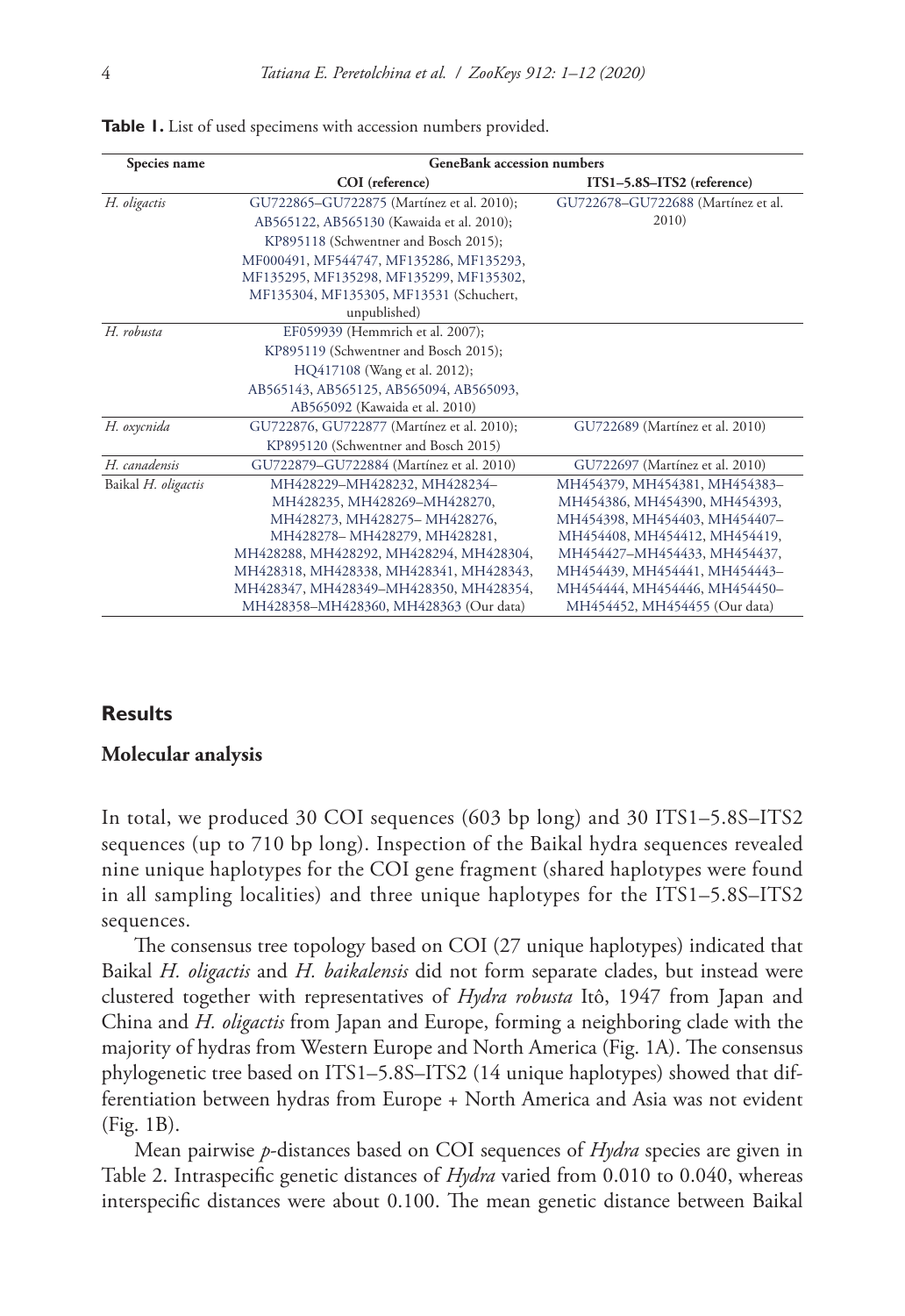

**Figure 1.** Bayesian phylogenetic tree based on COI (A) and ITS1–5.8S–ITS2 unique haplotype sequences. Posterior probabilities (>0.5) are given at nodes. Tip names with '\_o' belong to *H. oligactis* specimens and those with '\_b' belong to *H. baikalensis* specimens. Tip names marked in grey color indicate nucleotide sequences from GenBank.

**Table 2.** Pairwise p-distances between COI sequences of different species of the genus Hydra. Within group mean pairwise distances are in bold.

| $1 - H$ . <i>oligactis</i> (Baikal) | 0.006 |       |       |       |       |
|-------------------------------------|-------|-------|-------|-------|-------|
| $2-H.$ oligactis                    | 0.030 | 0.018 |       |       |       |
| $3-H.$ robusta                      | 0.017 | 0.035 | 0.017 |       |       |
| $4-H.$ oxycnida                     | 0.103 | 0.101 | 0.103 | 0.040 |       |
| $5 - H$ . canadensis                | 0.101 | 0.103 | 0.105 | 0.105 | 0.010 |

hydras and *H*. *oligactis* from Western Europe and North America was 0.030 (min 0.009, max 0.035). The mean *p*-distance for lineages of *H. oligactis*, Baikal hydras and *H. robusta* was 0.024, which corresponds to the intraspecific variability in *Hydra* species (Table 2).

## **Morphological analysis**

In our collections, hydras with a length/width ratio (L:W) of holotrichous isorizas > 2 were identified as *H. oligactis* and hydras with L:W ≤ 2 were identified as *H. baikalensis*, following Schuchert (2010, 2018) and Anokhin (2002). However, morphological analysis of polyps did not reveal specific features between Baikal hydras and *H. oligac-*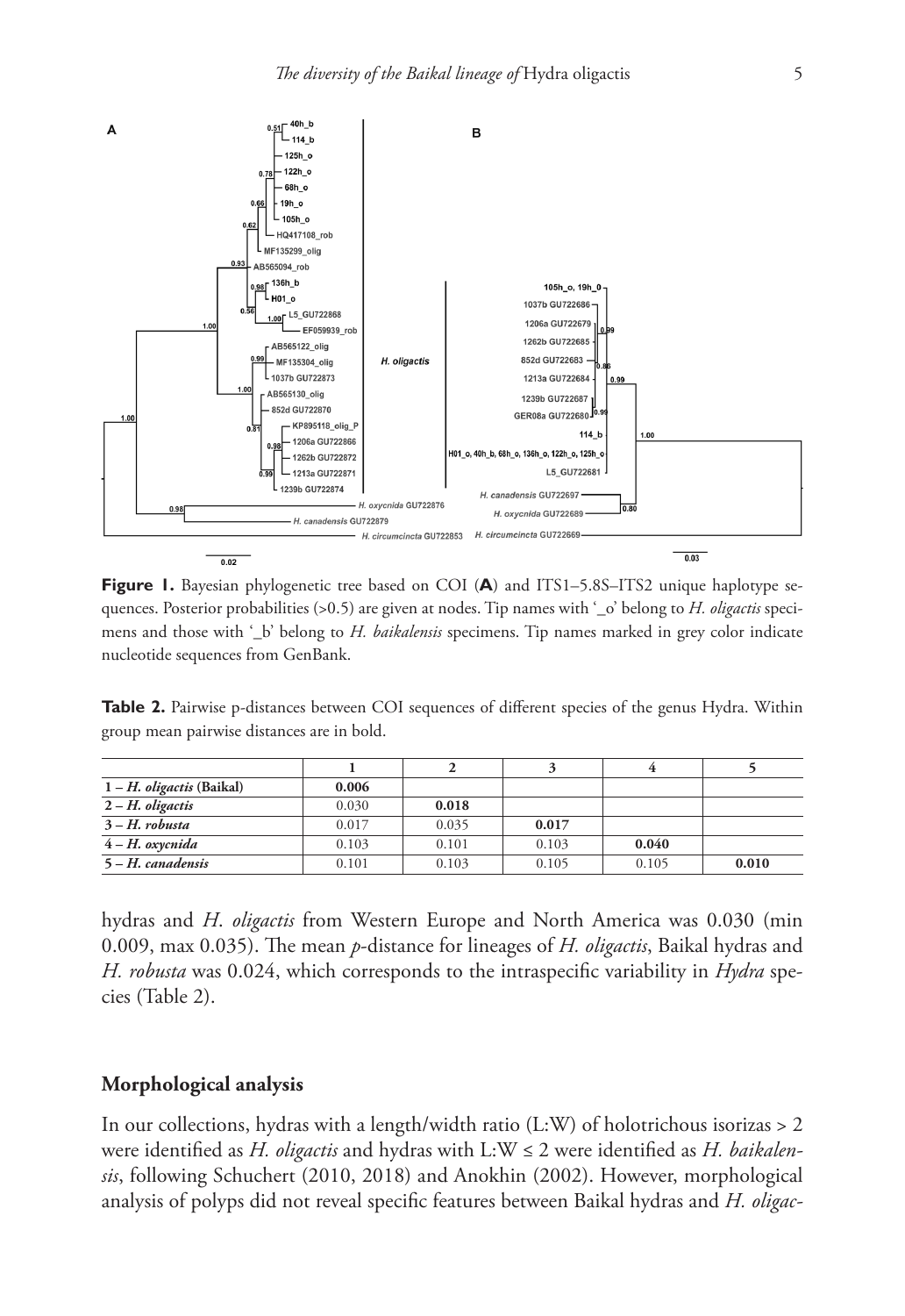*tis*, and the main diagnostic trait (L:W of holotrichous isorizas) varied from 1.85 to 2.46 (Table 3), depending on the environment, in different sites of Lake Baikal. Hydra specimens with a L:W of holotrichous isorizas  $\leq 2.0$  were collected at a depth of 15–18 m, where the water temperature was low  $(6-7 \degree C,$  near the bottom). Hydra specimens with holotrichous isorizas  $\geq 2.0$  were collected in shallow water from 1–5 m, where the water temperature reaches 16–24 °C in summer (Kozhov 1962).

# **Discussion**

According to Schwentner and Bosch (2015), the '*oligactis* group' includes *H. oxycnida*, *H. canadensis*, *H. oligactis* and *H. robusta* (possibly synonymous to *H. oligactis*). On the one hand, low genetic distance between the latter two species could be a consequence of shared ancestral polymorphism. On the other hand, the results may be due to population genetic variability of *H. oligactis* (= *H. robusta*). It is known that genetic polymorphism of species with wide geographic distributions is higher than that of species with restricted ranges, where genetic diversity decreases from the center of distribution to range boundaries (Brown 1984; Schuchert 2014). We suppose that *H. oligactis* is a widely distributed species with genetic (population) structure (Figure 1A, B). The "Baikal" clade includes not only regional haplotypes but also haplotypes of *H. oligactis* from Europe, China and Japan (Fig. 1A). We believe that this level of genetic diversity corresponds to population differences, not to interspecific ones. Thus, according to our molecular phylogenetic study, all the haplotypes belong to the same species, *H. oligactis* (*H. oligactis* = *H. robusta* = *H. baikalensis*).

In Lake Baikal, the type locality of the endemic *H. baikalensis* is Chivyrkuyskiy Bay (Swarczewskiy 1923). This species has also been reported from Listvennichniy Bay, the littoral zone near Bolshoy Ushkaniy Island, Bolshie Koty Bay, and in small lakes along the Bolshie Koty River. *Hydra oligactis* occurs in the same areas and was also reported from Dagarskaya Bay, Mukhor Bay (Stepanyants et al. 2006), and Barguzinskiy Bay (Peretolchina et al. 2018a).

Previous researchers (Schulze 1927; Anokhin 2002; Jankowski and Anokhin 2019) distinguished *H. oligactis* from *H. baikalensis* mostly based on differences in the proportions of their holotrichous isorhizas. However, the differences in the length/width ratio of holotrichous isorhizas in *H. baikalensis* and *H. oligactis* are within the range of intraspecific variability (Table 3). Therefore, this morphological feature cannot be used as a diagnostic criterion for *H. baikalensis*. It is known that proportions and relative sizes of the nematocysts vary considerably depending on the stage of development of the nematocysts (Weill 1934) and on environmental factors (Östman 1987; Itô 1951). In our case, the size of the hydras and the proportions of the holotrichous isorhizas varied depending on microhabitat and environmental conditions. That is, specimens sampled in the open littoral of Lake Baikal were larger and their holotrichous isorhizas were shorter and slightly thicker (8–9  $\mu$ m, length/width ratio  $\leq$  2), whereas hydras from shallow depths were smaller but their holotrichous isorhizas were longer and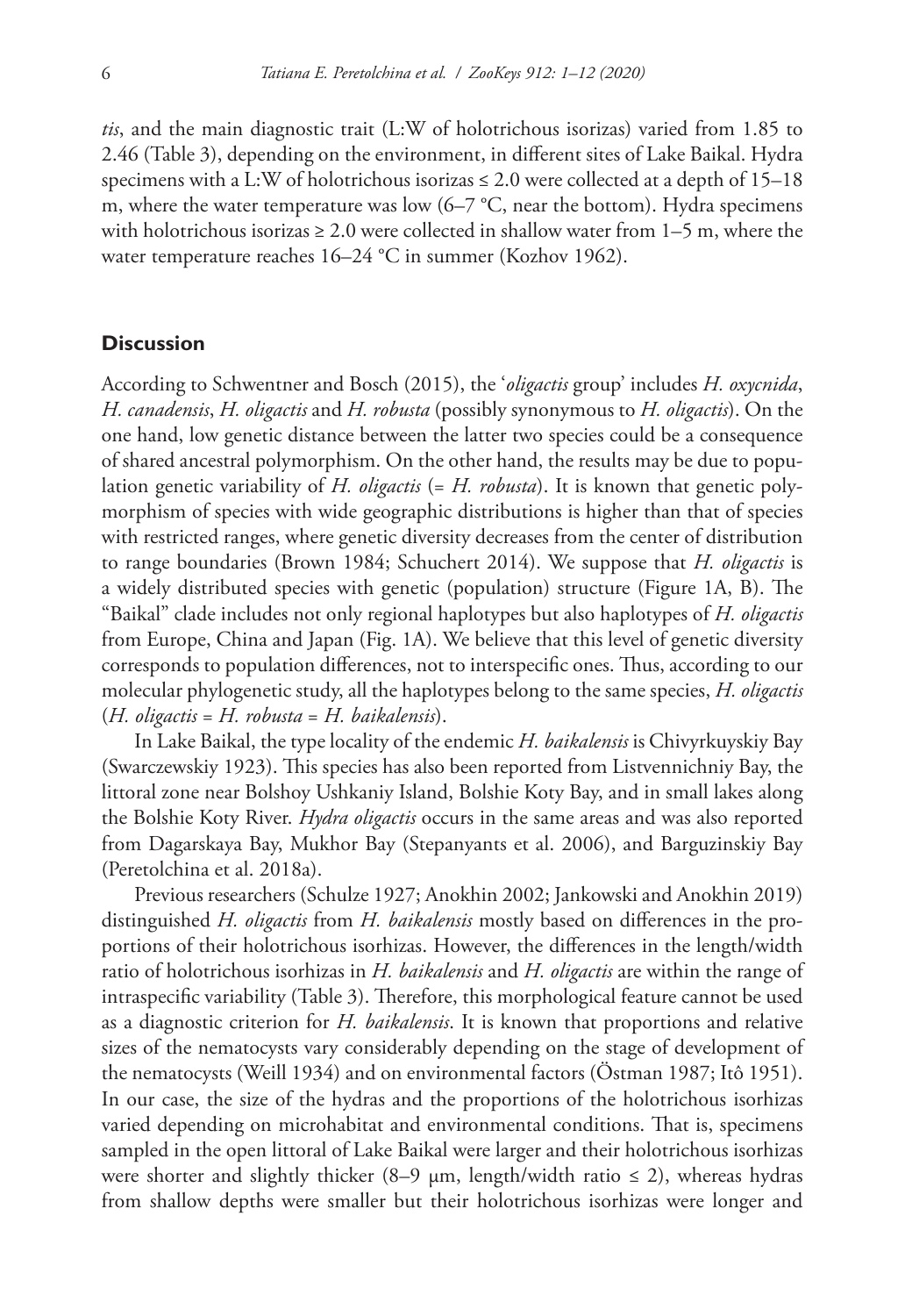| <b>Site</b>       | Length, $\mu$ m  | Width, µm       | L:W             | n  |
|-------------------|------------------|-----------------|-----------------|----|
| Chivirkuiskiy Bay | $9.46 \pm 0.17$  | $3.90 \pm 0.07$ | $2.44+0.06$     |    |
| Barguzinskiy Bay  | $9.35 \pm 0.15$  | $3.81 \pm 0.06$ | $2.46 \pm 0.04$ |    |
| Lystvenichniy     | $8.26 \pm 0.18$  | $4.04+0.08$     | $2.06 \pm 0.06$ | 20 |
| Bolshie Koty      | $8.42 \pm 0.10$  | $4.24 \pm 0.09$ | $2.02+0.04$     | 42 |
| Sobolev           | $7.74 \pm 0.06$  | $4.19 \pm 0.07$ | $1.85 \pm 0.03$ |    |
| Posolskiy Sor     | $10.04 \pm 0.19$ | $4.24 \pm 0.08$ | $2.38 \pm 0.05$ |    |

**Table 3.** Holotrichous isorhizas measuring.

thinner  $(9-10 \mu m, \text{length}/width \cdot ratio > 2)$  (Table 3). In addition, the packing of stinging threads in the holotrichous isorhizas of both Baikal *H. baikalensis* and *H. oligactis*  was the same.

Moreover, the species *H. baikalensis* and *H. oligactis* are similar in the number and morphology of chromosomes, in the symmetrical structure of the karyotype, and in C-heterochromatin localization. They only differ in the length ratio of the  $1<sup>st</sup>$  and  $15<sup>th</sup>$ pairs of chromosomes (Anokhin 2002). We suppose that the length ratio of chromosomes is a distinctive feature but may be not sufficient to distinguish *H. baikalensis* as an independent species.

In addition, molecular phylogenetic analyses did not reveal any differences between *H. baikalensis* and *H. oligactis* specimens. Genetic distances among all Baikal hydras (0.006) were less than the interspecific distances of other hydra (Table 2). Moreover, we found shared haplotypes among representatives of Baikal *H. baikalensis* and *H. oligactis*. The sympatric occurrence of *H. oligactis* and *H. baikalensis* and the low level of their genetic distances (revealed using both mitochondrial and nuclear markers) do not allow us to consider these two groups as separate species.

Thus, the morphological characteristics, patterns of haplotype diversity, and the results of phylogenetic analyses lead us to consider *H. baikalensis* as a synonym of *H. oligactis*.

## **Systematics**

Phylum Cnidaria Verrill, 1865 Subphylum Medusozoa Peterson, 1979 Class Hydrozoa Owen, 1843 Subclass Hydroidolina Collins 2000 Order Anthoathecata Cornelius, 1992 Family Hydridae Dana, 1846 *Hydra oligactis* Pallas, 1766 *Hydra fusca* Linnaeus, 1767 *Hydra roeselii* Haacke, 1879 *Hydra rhaetica* Asper, 1879 *Hydra rhistica* Asper, 1880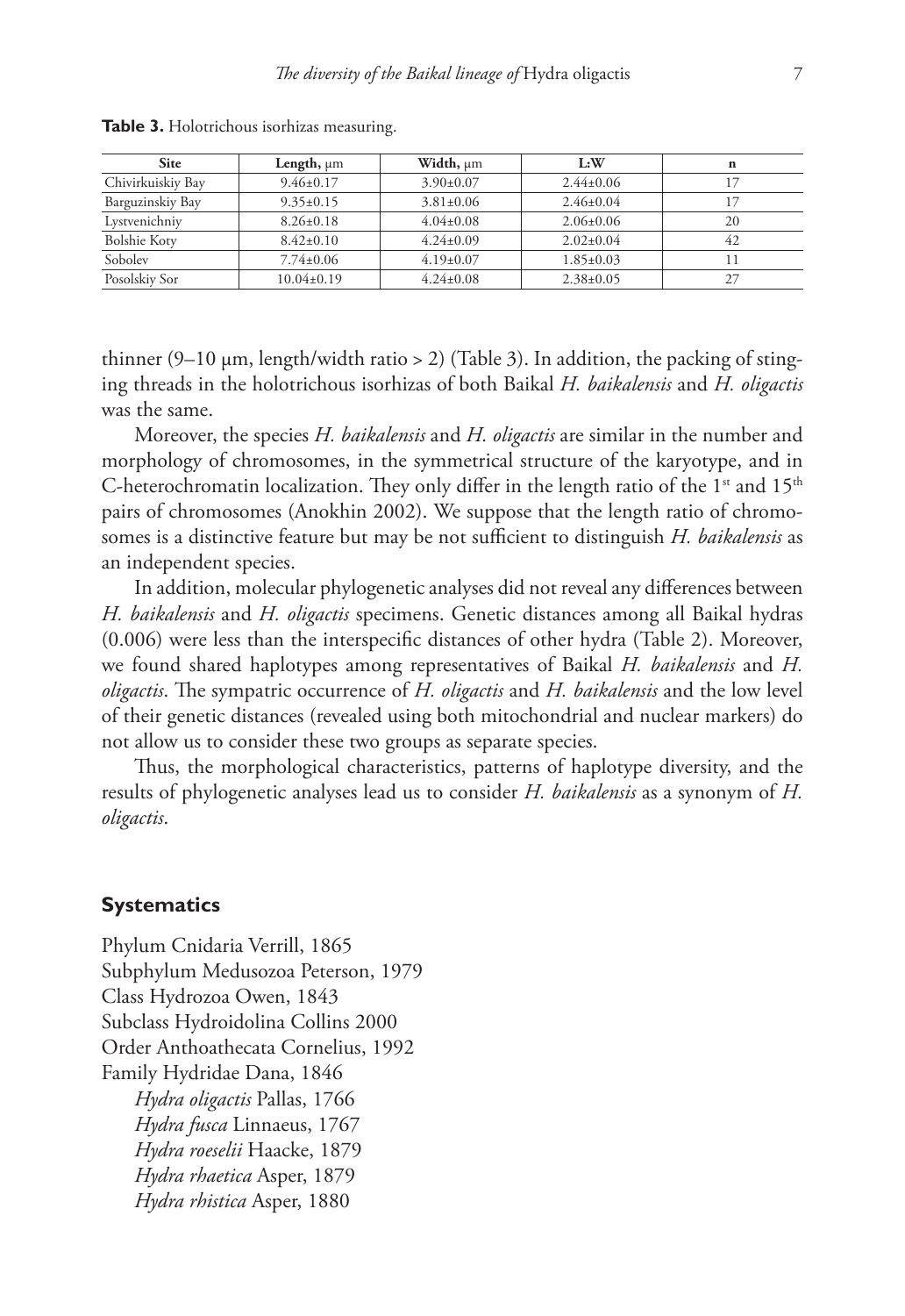? *Hydra monoecia* Downing, 1900 ? *Hydra pallida* Beardsley, 1904 ? *Hydra corala* Elrod & Ricker, 1902 ? *Hydra dioecia* Downing, 1905 *Pelmatohydra oligactis* (Pallas, 1776) *Hydra baikalensis* Swarczewsky, 1923

**Diagnosis.** The Baikal *Hydra* is large, typically with 5–7 long tentacles, and a more or less distinct peduncle. The cnidome includes four types of nematocysts: stenoteles, holotrichous isorhizas, atrichous isorhizas and desmonemes (Figs. 2, 3). Holotrichous isorhizas are elongated, with a length/width ratio of about 2, and with thread-forming longitudinal, irregular coils inside the capsule. Other types of nematocysts are of a size and shape typical of other hydras. Holotrichous isorhiza measurements are summarized in Table 3, with photographs in Fig. 2.

**Distribution.** Baikal region: Port Baikal, Ulanovo, Listvennichny Bay, Bolshie Koty, Varnachka, Sobolev Cape, Turali Cape, Elokhin Cape, Mukhor Bay, Posolsky Sor Dagarskaya Bay, littoral zone near Bolshoy Ushkaniy Island, small lakes along the Bolshie Koty River, and Lake Kuzmikhinskoye (Artificial reservoir near the Angara River). This species is also widespread and common on the entire European continent, including the British Isles and Iceland as well as Russia and North America (Hyman 1930; Holstein 1995; Stepanyants et al. 2006).



**Figure 2. A** *H. oligactis*, living polyp from Lake Baikal. **B**–**F** morphological variability of holotrichous isorhizas **B**, **F** *H. baikalensis*; **C**, **D**, **E** *H. oligactis* (**B** Bolshie Koty **C** Posolskiy Sor **D** Chivyrkuiskiy Bay **F** Sobolev) **E** Photo adapted from Schuchert (2010). **J** desmonemes **F**, **G** atrichous isorhizas **H**, **K** holotrichous isorhizas **I** stenoteles. Scale bars: 5 mm (**A**), 10 μm (**B**–**K**).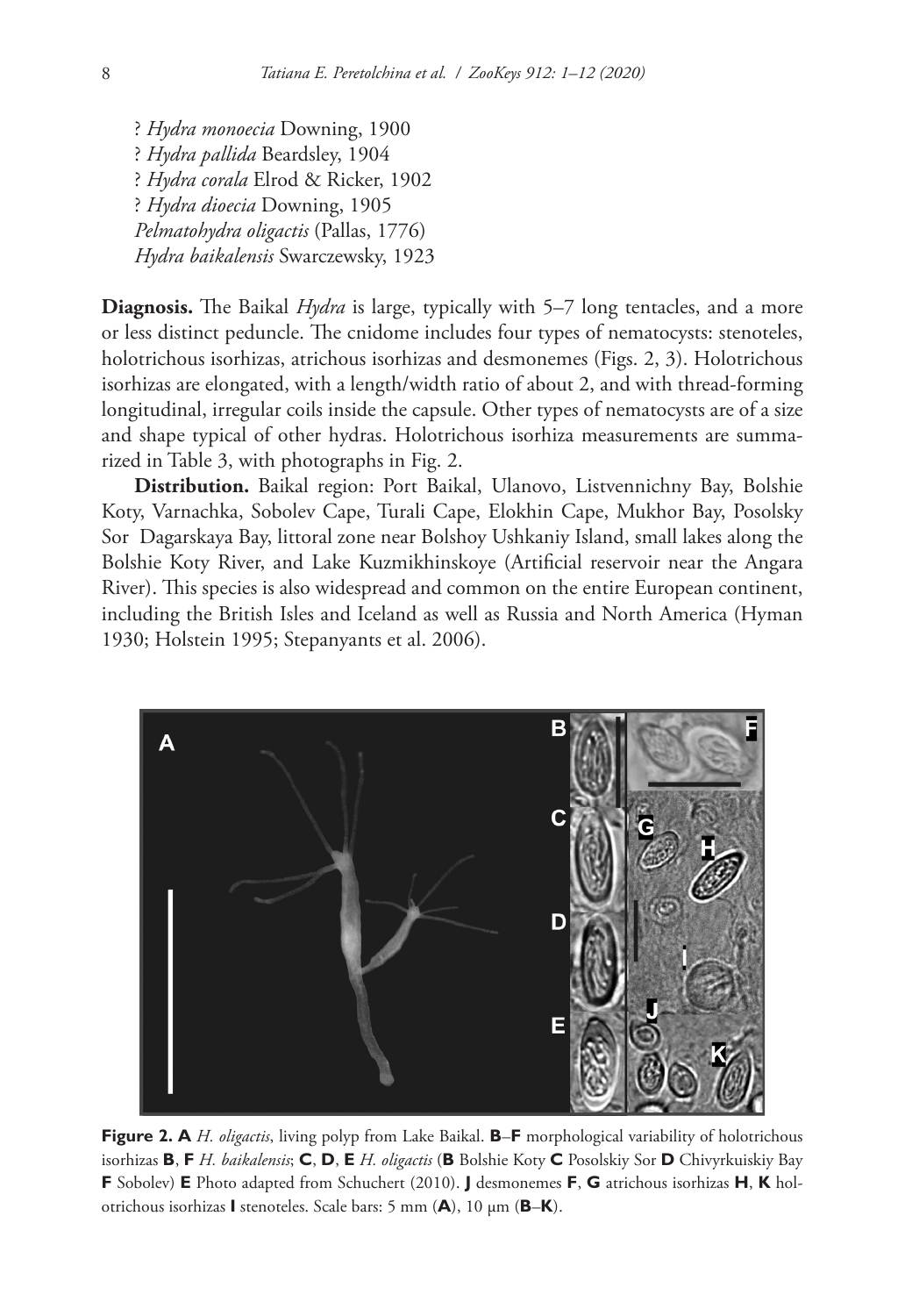

**Figure 3. A** cnidome of Baikal *H. oligactis* **B** cnidome of *H. oligactis*, figure adapted from Schuchert (2010). From left to right: stenoteles, holotrichous isorhizas, atrichous isorhizas and desmonemes. Scale bars: 10 μm.

## **Acknowledgements**

We are grateful to Vadim V. Takhteev (Irkutsk State University) for assistance during the preparation of this study. Molecular genetic analyses carried out in this study were supported by governmentally funded project No. 0345–2019–0004 (*AAAA-A16-116122110060-9*); hydra sampling from type localities in Lake Baikal and morphological analyses were supported by RFBR project No. 19-05-00398-a.

# **References**

- Anokhin B (2002) Redescription of the endemic baikalian species *Pelmatohydra baikalensis* (Cnidaria: Hydrozoa, Hidridae) and assessment of the *Hydra* fauna of Lake Baikal. Annales Zoologici 52(4): 195–200.
- Bondarenko NA, Ozersky T, Obolkina LA, Tikhonova IV, Sorokovikova EG, Sakirko MV, Potapov SA, Blinov VV, Zhdanov AA, Belykh OI (2019) Recent changes in the spring microplankton of Lake Baikal, Russia. Limnologica 75: 19–29. [https://doi.org/10.1016/j.](https://doi.org/10.1016/j.limno.2019.01.002) [limno.2019.01.002](https://doi.org/10.1016/j.limno.2019.01.002)
- Brown JH (1984) On the relationship between abundance and distribution of species. The American Naturalist 124(2): 255–279. <https://doi.org/10.1086/284267>
- Cohen AS, Gergurich EL, Kraemer BM, McGlue MM, McIntyre PB, Russell JM, Simmons JD, Swarzenski PW (2016) Climate warming reduces fish production and benthic habitat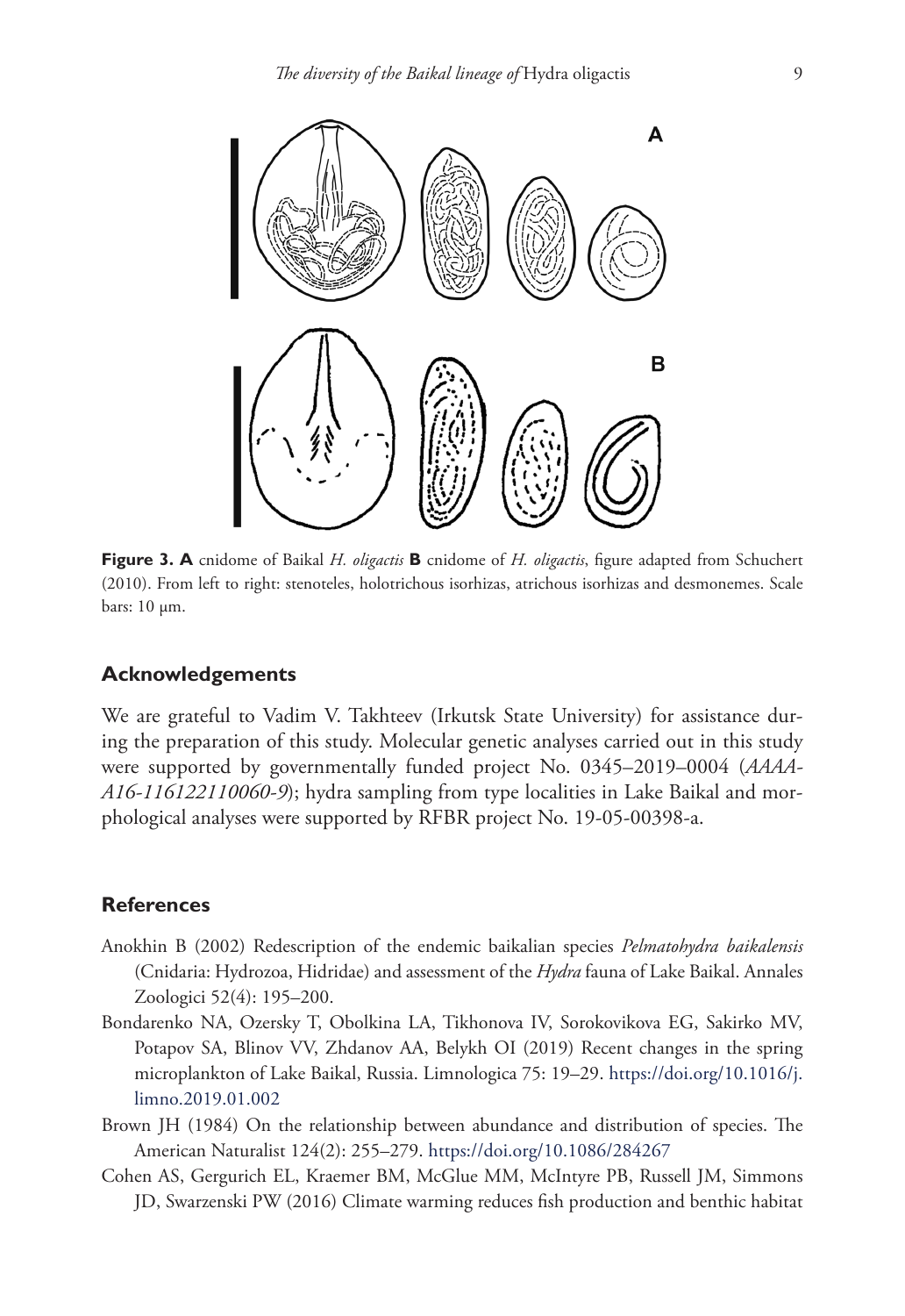in Lake Tanganyika, one of the most biodiverse freshwater ecosystems. PNAS 113(34): 9563–9568.<https://doi.org/10.1073/pnas.1603237113>

- Darriba D, Taboada GL, Doallo R, Posada D (2012) jModelTest 2: more models, new heuristics and parallel computing. Nature Methods 9(8): 772. <https://doi.org/10.1038/nmeth.2109>
- Denikina NN, Dzyuba EV, Belkova NL, Khanaev IV, Pheranchuk SI, Makarov MM, Granin NG, Belikov SI (2016) The first case of disease of the sponge *Lubomirskia baicalensis*: a study of the microbiome. Proceedings of the Russian Academy of Science, Biological Series 3: 315–322. [in Russian]<https://doi.org/10.1134/S106235901603002X>
- Doyle JJ, Dickson E (1987) Preservation of plant samples for DNA restriction endonuclease analysis. Taxon 36: 715–722. <https://doi.org/10.2307/1221122>
- Folmer O, Black M, Hoeh W, Lutz R, Vrijenhoek R (1994) DNA Primers for Amplification of Mitochondrial Cytochrome c Oxidase Subunit I From Diverse Metazoan Invertebrates. Molecular Marine Biology and Biotechnology 3: 294–299.
- Hall TA (1999) "BioEdit: a user-friendly biological sequence alignment editor and analysis program for Windows 95/98/NT". Nucleic Acids Symposium Series 41: 95–98.
- Hemmrich G, Anokhin B, Zacharias H, Bosch TCG (2007) Molecular phylogenetics in *Hydra*, a classical model in evolutionary developmental biology. Molecular Phylogenetics and Evolution 44: 281–290.<https://doi.org/10.1016/j.ympev.2006.10.031>
- Itô (1951) Local and seasonal variations of the nematocysts in *Pelmatohydra robusta* (Studies on the nematocysts of the fresh-water polyp. No. III). Memoires Ehime University. Section 2 1: 69–80.
- Jankowski T, Anokhin B (2019) Phylum Cnidaria. In: Christopher DR, James H, Thorp HJ (Eds) Thorp and Covich's Freshwater Invertebrates. Academic Press, New York, 93–111. <https://doi.org/10.1016/B978-0-12-385024-9.00004-6>
- Jankowski T, Collins AG, Campbell RD (2008) Global diversity of inland water cnidarians. Hydrobiology 595: 35–40. <https://doi.org/10.1007/s10750-007-9001-9>
- Khanaev IV, Kravtsova LS, Maikova OO, Bukshuk NA, Sakirko MV, Kulakova NV, Butina TV, Nebesnykh IA, Belikov SI (2018) Current state of the sponge fauna (Porifera: Lubomirskiidae) of Lake Baikal: Sponge disease and the problem of conservation of diversity. Journal of Great Lakes Research 44: 77–85. <https://doi.org/10.1016/j.jglr.2017.10.004>
- Kozhov MM (1962) Biology of Lake Baikal. Academy of Science Publishing House, Moscow, 315 pp. [in Russian]
- Kravtsova LS, Izhboldina LA, Khanaev IV, Pomazkina GV, Rodionova EV, Domysheva VM, Sakirko MV, Tomberg IV, Kostornova TYa, Kravchenko OS, Kupchinsky AB (2014) Nearshore benthic blooms of filamentous green algae in Lake Baikal. Journal of Great Lakes Research 40: 441–448. <https://doi.org/10.1016/j.jglr.2014.02.019>
- Martínez DE, Iñigues AR, Percell KM, Willner LB, Signorovitch J, Campbell RD (2010) Phylogeny and biogeography of *Hydra* (Cnidaria: Hydridae) using mitochondrial and nuclear DNA sequences. Molecular Phylogenetics and Evolution 57: 403–410. [https://doi.](https://doi.org/10.1016/j.ympev.2010.06.016) [org/10.1016/j.ympev.2010.06.016](https://doi.org/10.1016/j.ympev.2010.06.016)
- Östman C (1987) New techniques and old problems in hydrozoan systematics. In: Bouillon J, Boero F, Cigogna FP, Cornelius FS (Eds) Modern Trends in the Systematics, Ecology and Evolution of Hydroids and Hydromedusae. Clarendon Press, Oxford, 67–82.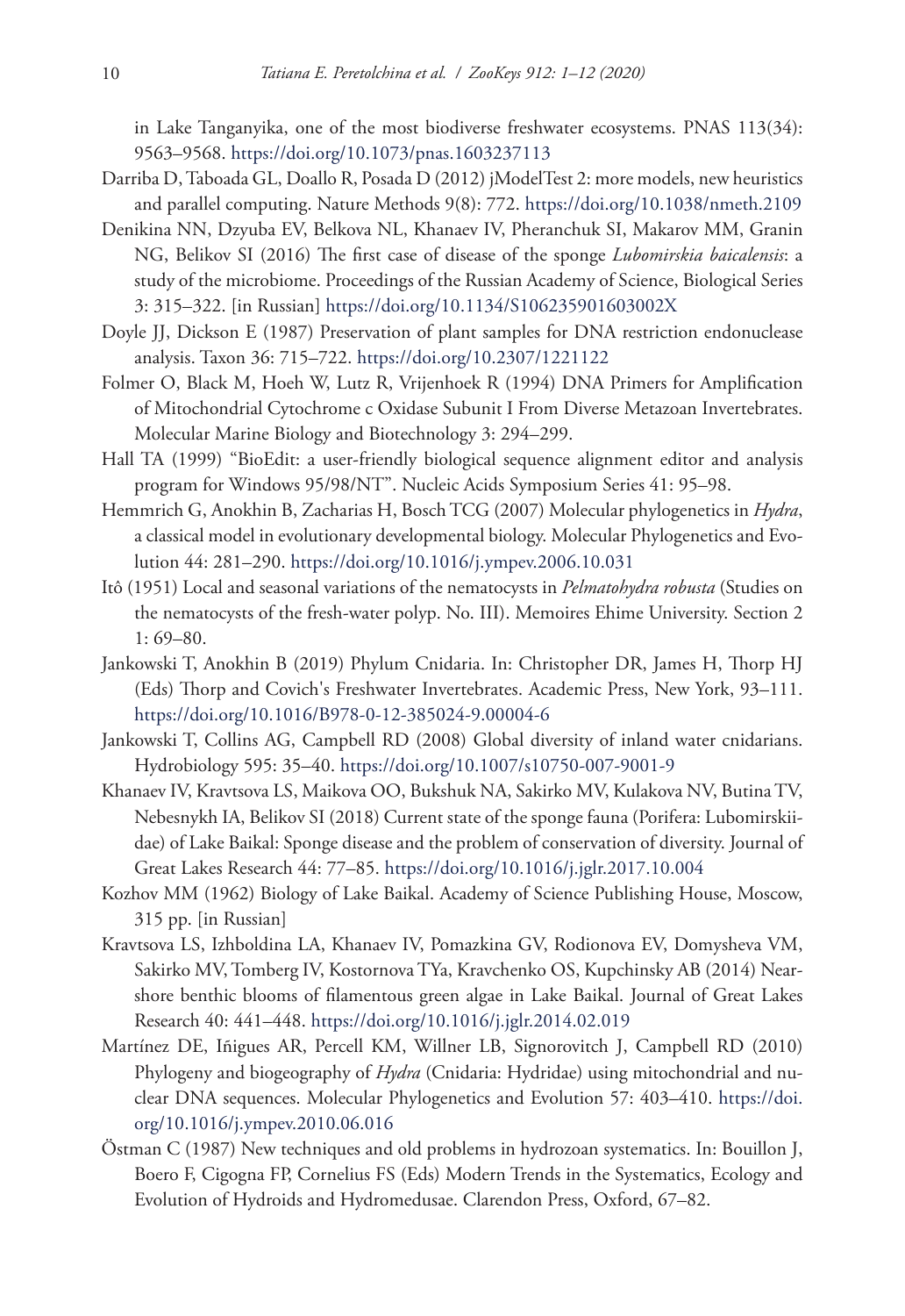- Paerl HW, Otten TG (2013) Blooms bite the hand that feeds them. Science 342: 433–434. <https://doi.org/10.1126/science.1245276>
- Pallas PS (1766) Elenchus zoophytorum sistens generum adumbrations generaliores et specierum cognitarium succinctas descriptiones cum selectis auctorum synonymis. Hagae, Comitum XIV, Fransiscum Varrentrap, 451 pp.<https://doi.org/10.5962/bhl.title.6595>
- Palumbi SR (1996) Nucleic acids II: the polymerase chain reaction. In: Hillis DM, Moritz C, Mable BK (Eds) Molecular Systematics (2nd edn). Sinauer Associates Inc., Sunderland, 205–247.
- Peretolchina TE, Khanaev IV, Kravtsova LS (2018a) The diversity of hydras (Cnidaria: Hydridae) in the Baikal region. Limnology and Freshwater Biology 2: 107–112. [https://doi.](https://doi.org/10.31951/2658-3518-2018-A-2-107) [org/10.31951/2658-3518-2018-A-2-107](https://doi.org/10.31951/2658-3518-2018-A-2-107)
- Peretolchina TE, Khanaev IV, Kravtsova LS (2018b) Rare species *Hydra oxycnida* Schulze, 1914 (Cnidaria: Hydridae) in Lake Baikal. International Journal of Applied and Basic Research 11: 103–107. [in Russian]<https://doi.org/10.17513/mjpfi.12458>
- Ronquist F, Huelsenbeck JP (2003) MrBayes 3: Bayesian phylogenetic inference under mixed models. Bioinformatics 19(12): 1572–1574. [https://doi.org/10.1093/bioinformatics/](https://doi.org/10.1093/bioinformatics/btg180) [btg180](https://doi.org/10.1093/bioinformatics/btg180)
- Rozhkova NA, Bondarenko NA, Sitnikova TYa (2018) Food Spectrum of Molluscs and Caddisflies under Conditions of *Spirogyra* (Zygnematophyceae, Charophyta) Bloom in Lake Baikal. The bulletin of Irkutsk State University, Series "Biology. Ecology" 25: 91–105. <https://doi.org/10.26516/2073-3372.2018.25.91>
- Schuchert P (2010) The European athecate hydroids and their medusae (Hydrozoa, Cnidaria): Capitata part 2. Revue suisse de Zoologie 3: 440–449. [http://www.marinespecies.org/hy](http://www.marinespecies.org/hydrozoa/aphia.php?p=sourcedetails&id=145433)[drozoa/aphia.php?p=sourcedetails&id=145433](http://www.marinespecies.org/hydrozoa/aphia.php?p=sourcedetails&id=145433)
- Schuchert P (2014) High genetic diversity in the hydroid *Plumularia setacea*: a multitude of cryptic species or extensive population subdivision? Molecular Phylogenetics and Evolution 76: 1–9. <https://doi.org/10.1016/j.ympev.2014.02.020>
- Schulze P (1927) Zur Kenntnis und geographischen Verbreitung der Süsswasserpolypen. Zoologischer Anzeiger 74(5/6): 129–141.
- Schwentner M, Bosch TCG (2015) Revisiting the age, evolutionary history and species level diversity of the genus *Hydra* (Cnidaria: Hydridae). Molecular Phylogenetics and Evolution 91: 41–55.<https://doi.org/10.1016/j.ympev.2015.05.013>
- Stepanyants SD, Anokhin BA, Kuznetsova VG (2006) Cnidarian fauna of relict Lakes Baikal, Biwa and Khubsugul. Hidrobiologia 568(1): 225–232. [https://doi.org/10.1007/s10750](https://doi.org/10.1007/s10750-006-0310-1)*-* [006-0310-1](https://doi.org/10.1007/s10750-006-0310-1)
- Stepanyants SD, Kuznetsova VG, Anokhin BA (2003) *Hydra*: from Abraam Tramble untill our days. Association of scientific publications KMK, Moscow-Saint-Petersburg, 102 pp. [in Russian]
- Swarczewsky B (1923) Sketches about Hydraria. Proceedings of Irkutsk State University 4: 9–102. [in Russian]
- Tamura K, Stecher G, Peterson D, Filipski A, Kumar S (2013) MEGA6: Molecular evolutionary genetics analysis, Version 6.0. Molecular Biology and Evolution 30: 2725–2729. <https://doi.org/10.1093/molbev/mst197>